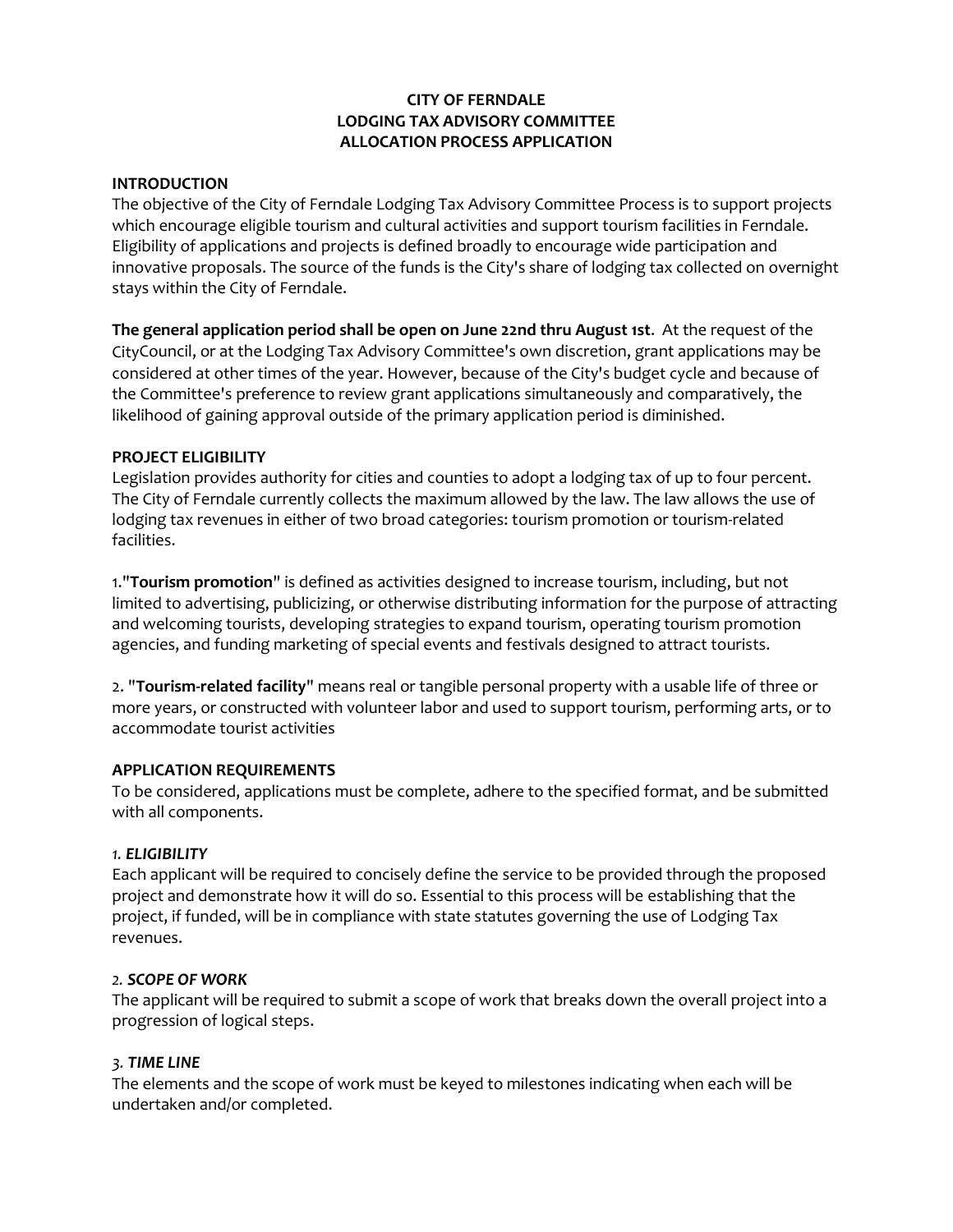# *4. BUDGET*

The project budget must include both the revenue and expense categories. All income (including inkind) must be broken out by amount and source, and expenses must be itemized as well. A cash flow projection for the calendar year showing cash needs by quarter must be provided.

# *5. REIMBURSEMENT*

The applicant must understand that the City's support for funded projects is on a reimbursement basis, i.e., no funds can be advanced in support of a project. Grantees must first incur costs and then invoice the City for reimbursement under contract guidelines.

# *6. FINAL REPORT/PERCENTAGE WITHHELD*

Payment for twenty percent (20%) of the total reimbursable costs for any funds due the grantee will be withheld until a final written report is received by the City Clerk and the grantee presents an oral report to the City Council. NOTE: Under new Guidelines (2013) established by the State Legislature and CTED, a report documenting the actual number of tourists and overnight stays generated by the event must be included.

### *7. HISTORY*

Provide a brief history of your program/organization.

### **SELECTION PROCESS**

When the application solicitation period opens, the City Clerk will inform interested applicants of the funding process and its eligibility criteria. When the solicitation period closes, qualifying applications will then be forwarded to the Lodging Tax Advisory Committee for review. The Lodging Tax Advisory Committee will recommend to the City Council projects/events to be funded and at what level.

# **The City Council will make the final decision on project/event approval and funding levels. After the applicants and the City have signed the contracts, the project/event can proceed.**

It is very important that applicants are aware that a project grantee is authorized to incur reimbursable costs only after the following steps are completed:

1. All contracts are reimbursement based, i.e., the grantee must expend funds on approved items and then seek reimbursement under terms of the governing contract

2. No costs incurred prior to the City's signing of a contract for an approved project will be reimbursed

3. The project approval process involves three steps:

- a. Advisory committee recommendation
- b. The Council's approval of proposal
- c. The execution of the contract by the City's authorized signatory

The City of Ferndale does not discriminate on the basis of race, religion, color, sex, national origin, marital status, familial status, age, sexual orientation, and disability in employment or the provision of services.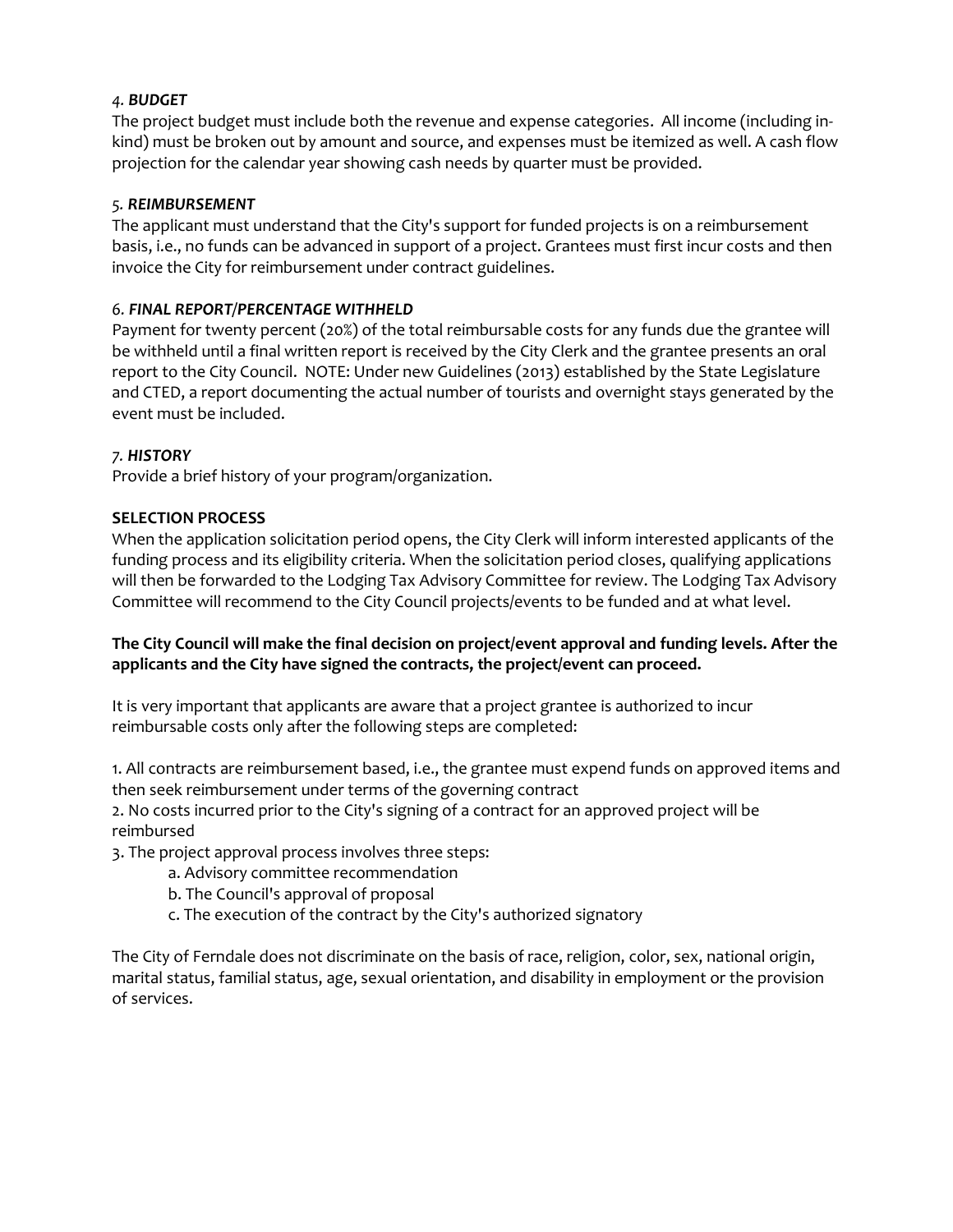### **LODGING TAX ADVISORY COMMITTEE ALLOCATION EVALUATION CRITERIA**

The criteria listed below constitute the standards by which applications for funding from the Lodging Tax Fund are judged. In some cases, by their nature, some applicant events, activities, programs, organizations and facilities will not be able to meet all criteria. However, the more criteria met, the stronger the application.

# **1. COMMUNITY ECONOMIC IMPACT**

Potential positive economic impact of tourism on the community is a significant benefit that can be measured. In its most fundamental effect, tourism impacts the community's economy through the dollars brought to and spent in the City of Ferndale. Overnight stays generate more revenue than day visits. The total impact can be measured in terms of direct dollar expenditures made by the visitors themselves and indirect dollar expenditures made as the money moves through the community. In evaluating applications in this area, more weight will be given to the former since it is more readily measurable.

In assessing the probable economic impact of the proposal, the Committee will consider:

- a. The estimated number of visits to be generated
- b. The estimated number of overnight stays to be generated
- c. The duration of the event, activity or program
- d. The event's generation of economic activities during off-peak tourism seasons or periods
- e. The use of local firms and resources in the proposed event, activity, program or facility
- f. New or first-time events or activities

# **2. RESOURCES AVAILABLE FOR EVENT OR FACILITY**

The applicant should identify other community capital and/or labor sources to ensure project success. Multiple-year funding of projects will be considered, but it is more difficult to obtain. Seed money that will help establish the activity, program, event, organization, or facility which will later function successfully on its own are preferred.

# **3. BUILDS ON IDENTIFIED COMMUNITY ASSETS/TOURISM PROMOTION**

Community assets include natural amenities, public facilities, festivals, events and activities that distinguish Ferndale in the region, state and nation. Those things both help constitute and promote the City's positive image.

The Committee will consider the proposal's effect in such areas as promotion, outdoor recreation, and heightening awareness of the area's history and/or natural amenities.

### **4. MEETS COMMUNITY OBJECTIVES**

Events, projects, activities, and facilities that also serve the broader community will be given preference.

The Committee will assess whether the proposal furthers the success of and coordinates with scheduled community events, facilities, and community (promotion and marketing efforts).

# **5. MEETS THE REQUIREMENTS OF THE HOTEL/MOTEL TAX LAW**

If you have questions about whether your proposal meets the requirements of the hotel/motel tax law, please contact the City of Ferndale Communications Officer at (360) 685-2353.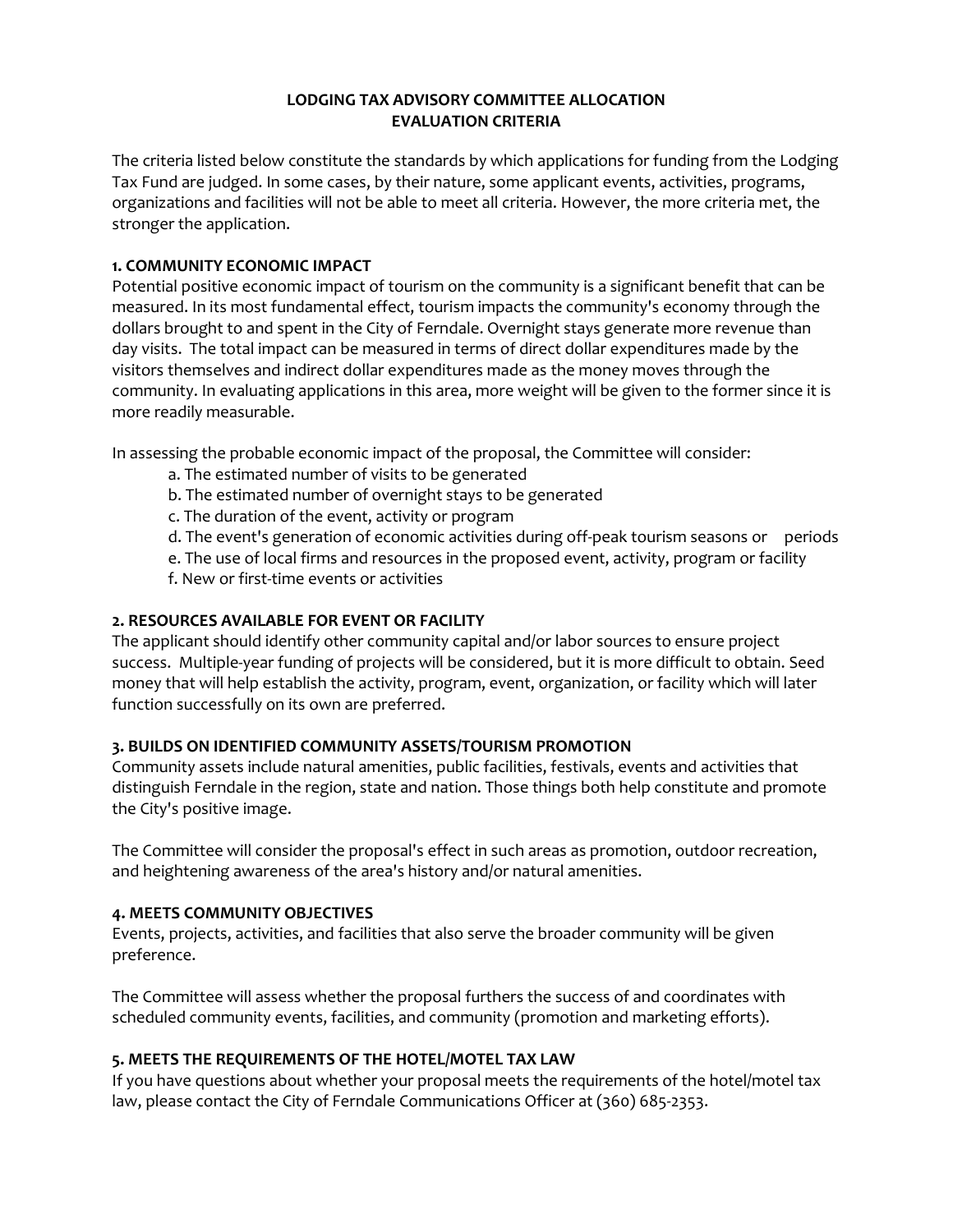# **CITY OF FERNDALE APPLICATION FOR LODGING AND TAX FUND MONIES 2095 Main Street – P.O. Box 936 Ferndale, WA 98248**

#### **1. PROJECT APPLICATION**

**DEADLINE AUGUST 1, 2022**

Project Title:

| Type of Project:                              |  | Promotion activities (Marketing/Advertising)<br>Operation of Special Event/Festival/Activity (non-City owned/run)<br>Operation/Capital Expenditure of City-owned facilities |  | Facility |
|-----------------------------------------------|--|-----------------------------------------------------------------------------------------------------------------------------------------------------------------------------|--|----------|
| Applicant:                                    |  |                                                                                                                                                                             |  |          |
| Phone:                                        |  | E-mail:                                                                                                                                                                     |  |          |
| Address:                                      |  |                                                                                                                                                                             |  |          |
| City:                                         |  | State:                                                                                                                                                                      |  | Zip:     |
| Contact Person (if different than applicant): |  | Applicants are: $\Box$ Non-profit $\Box$ Public Agency $\Box$ For Profit                                                                                                    |  |          |
| Phone:                                        |  | E-mail:                                                                                                                                                                     |  |          |
| Address:                                      |  |                                                                                                                                                                             |  |          |
| City:                                         |  | State:                                                                                                                                                                      |  | Zip:     |
| Amount requested:                             |  | Applicant's match:                                                                                                                                                          |  |          |
| Total project budget:                         |  |                                                                                                                                                                             |  |          |

**To be considered, an application must be complete, adhere to the specified format, and be submitted with all components.**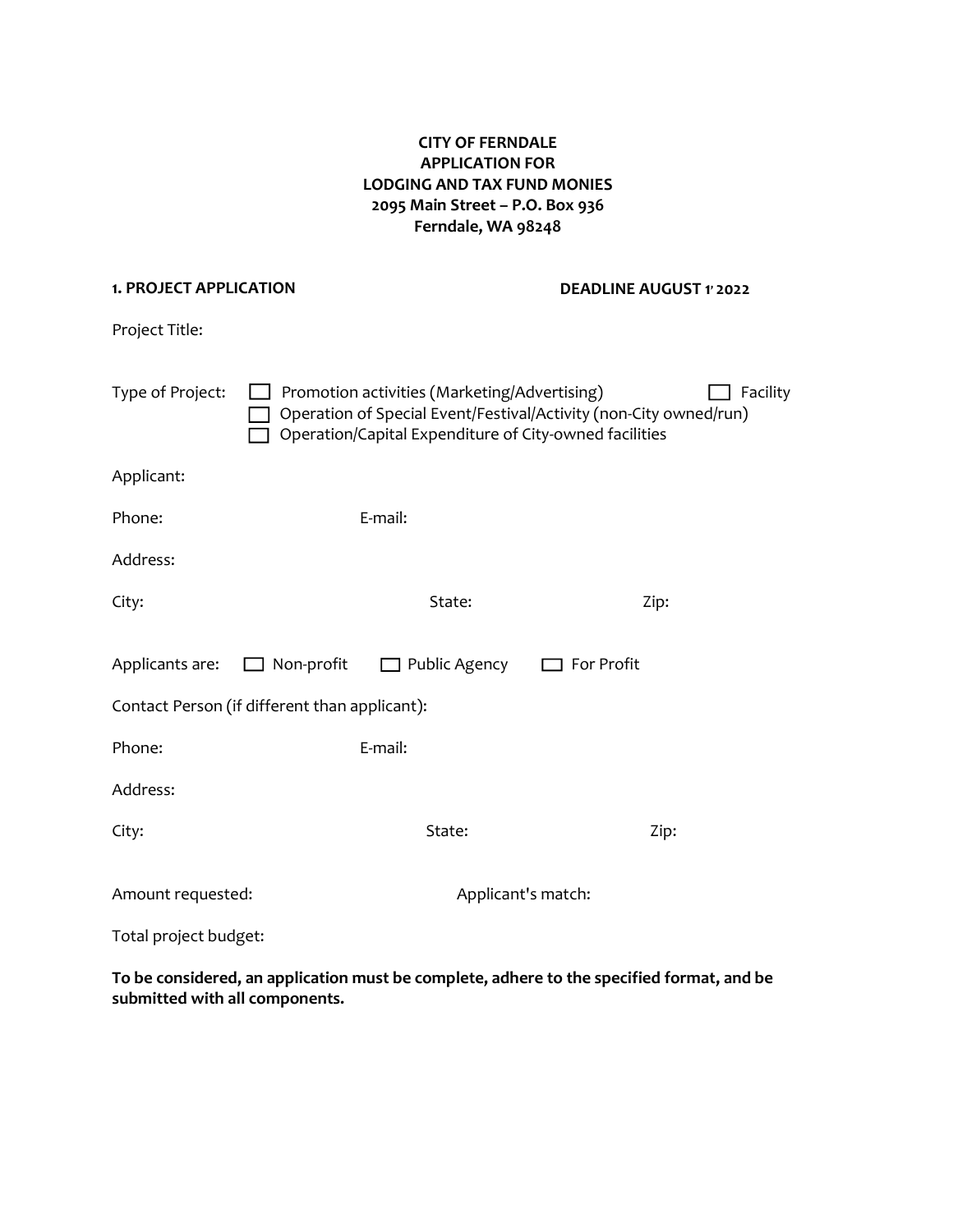### **2. PROJECT SUMMARY**

In the space below, provide a 2-3 paragraph, concise summary of your request and what it will accomplish. If your request is part of a larger project, you may briefly describe the over-all project. However, please focus the bulk of your answer on the specific element for which you are requesting funding.

**3. PROJECT BUDGET** Please list how the funds will be used.

### **4. ATTACHMENTS**

**If you have not received funds from the City of Ferndale before, please provide the following information as attachments.**

### **A. NON-PROFITS**

1. Copy of state certificate of non-profit incorporation and/or federal copy of  $501(c)(3)$ ;

### **B. COOPERATIVE PROJECTS**

- 1. Describe reasons for and benefits of cooperative approach;
- 2. List co-sponsors by title and type;
- 3. Describe individual project responsibilities of co-sponsors.

### **C. FOR-PROFITS**

- 1. Copy current/valid Ferndale Business License;
- 2. IRS Employer Tax I.D. number;
- 3. Mission statement and brief biography of the firm's principals;
- 4. Most recent fiscal year balance sheet.